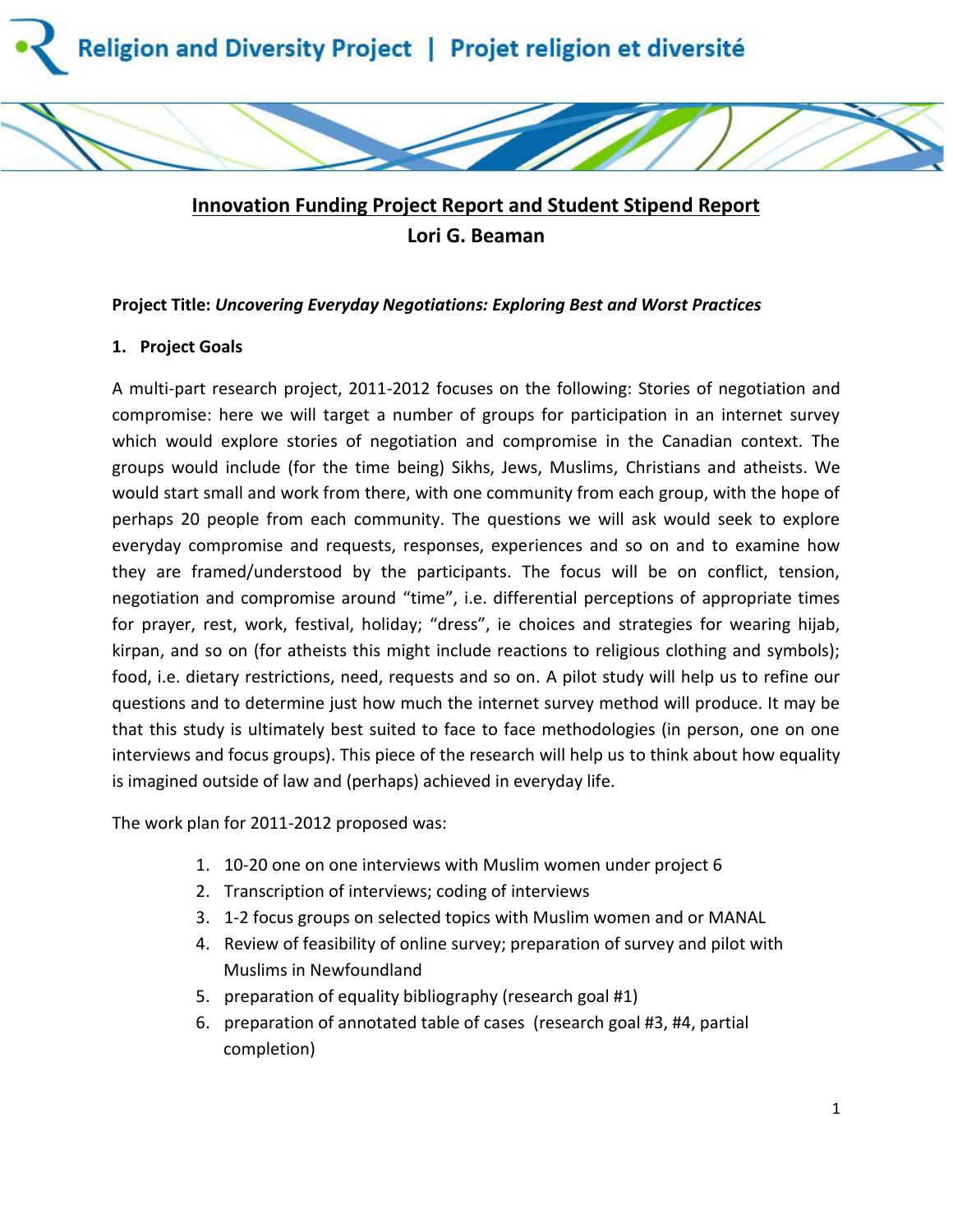



- PI: Lori Beaman (University of Ottawa)
- RA: Caitlin Downie (University of Ottawa)
- Non-team member collaboration with Jennifer Selby (Memorial University Newfoundland)

#### **3. Ethics, permissions**

The project experienced delays both in receiving ethics permissions as well as fieldwork delays accessing the community. Interviews conducted this year are being transcribed by the RA; a fieldwork trip by the PI is scheduled for October 2012, which will consist of the final round of interviews, as well as the community focus groups.

Beaman has prepared, with Jennifer Selby (Memorial University NFLD) a SSHRC Insight Grant application to further the research in NFLD. Selby and Beaman were successfully awarded the IG, securing two years of funding to continue interviews and research on the Newfoundland component examining everyday negotiations.

#### **4. Finances**

#### **Research Assistantship:**

**Research work:** Caitlin Downie has been hired to transcribe interviews stemming from the Newfoundland component of this project. Ms. Downie conducts research in Newfoundland for her MA work, so is able to maximize her involvement in this research project to benefit her fieldwork and the data collection for the project itself.

| <b>Breakdown of Expenses</b> |        |      |       |         |
|------------------------------|--------|------|-------|---------|
| <b>Student Funding*</b>      |        |      |       |         |
|                              | Amount | Name | Dates | Project |